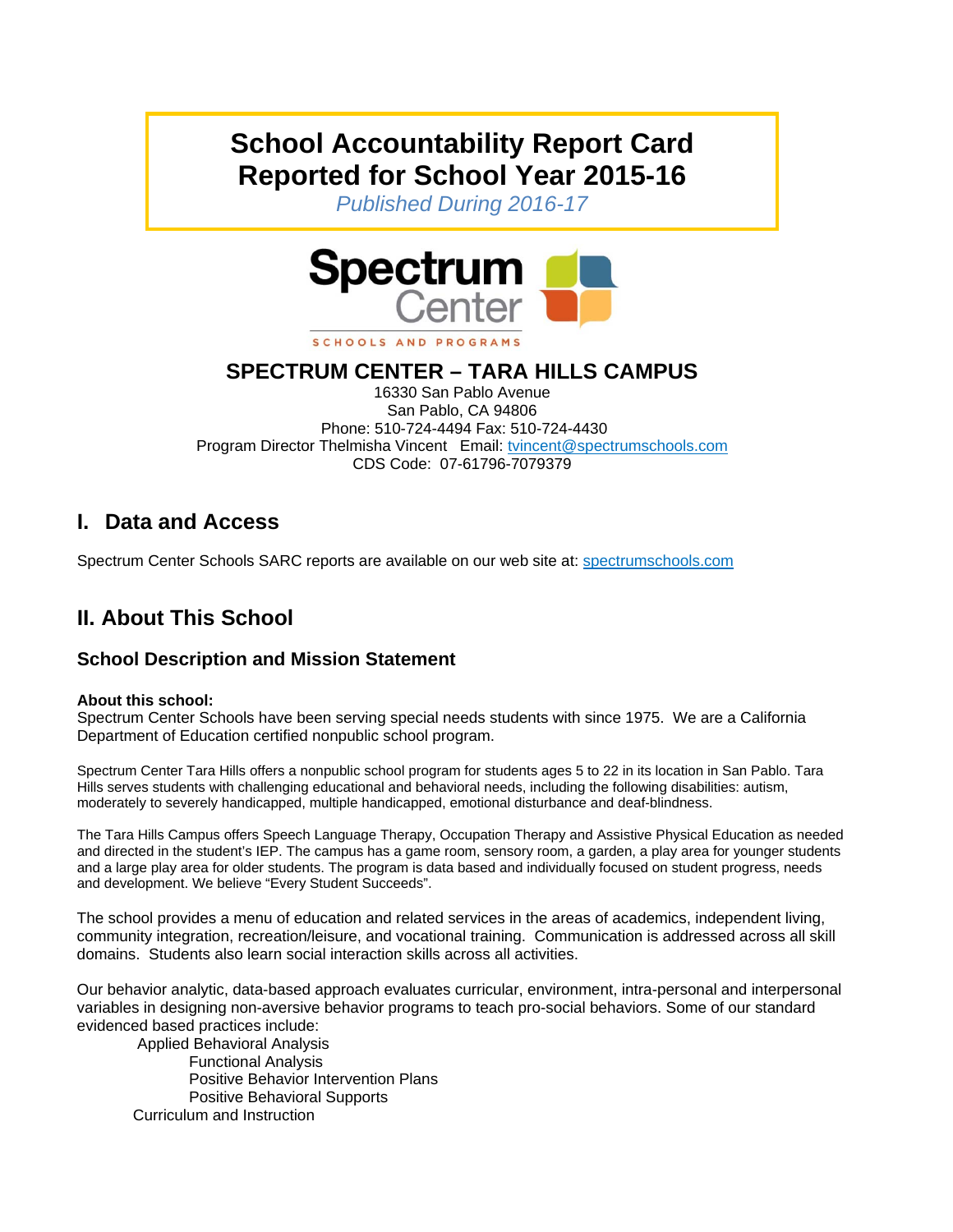State Standards Implementation Direct Instruction Computer Assisted Technology Discrete Trial Training Ongoing Progress Monitoring Curriculum Based Measurements Content based Assessments Standardized Assessments

Data is collected on academic achievement and on each Individualized Educational Plan (IEP) goal weekly. The data is reviewed monthly to assess the student's progress. Lessons plans are revised as needed to assure student learning. A progress report and/or report card is completed for every student and is provided to both the parent and LEA quarterly per the IEP and master contract.

Spectrum Center Schools monitor progress on targeted campus goals quarterly. An Internal Accountability Review is conducted annually.

#### **Mission Statement:**

Our mission is to provide personalized, evidence-based educational services for non-traditional learners in collaboration with families and public school districts.

#### **Opportunities for Parental Involvement**

Parents are involved in the student enrollment process, parent/teacher conferences, IEP development and approval.

In addition, our school hosts a parent/care-provider and student social events. These are opportunities for parents to either attend a school event such as our annual Fall Carnival, Thanksgiving Feast, All School Spirit Week as well as numerous community outings to local Zoo's, parks, and museums.

 These events give parents/care-providers the opportunity to see what their children are learning and how much they are working on building their social skills. Parents/care-providers also have the opportunity to meet other parents/care-providers, which can help with finding out resources for their children and themselves.

Teachers make weekly phone calls to parents to touch base and share how the child's week went as well as ask for parent input.

When needed, Spectrum Center has provided trainings to help parents with challenges at home, such as ABA principles, video modeling for those with Autism, and many others.

#### **Student Enrollment by Grade Level (School Year 2015-16)**

This table displays the number of students enrolled in each grade level (determined by age) at the school.

| <b>Grade Level</b> | <b>Number of Students</b> | <b>Grade Level</b>      | <b>Number of Students</b> |
|--------------------|---------------------------|-------------------------|---------------------------|
| Kindergarten       |                           | Grade 8                 |                           |
| Grade 1            |                           | Grade 9                 |                           |
| Grade 2            |                           | Grade 10                |                           |
| Grade 3            |                           | Grade 11                | 11                        |
| Grade 4            |                           | Grade 12                |                           |
| Grade 5            | っ                         | <b>Ungraded HS</b>      |                           |
| Grade 6            | 5                         | <b>Post-Secondary</b>   | 13                        |
| Grade 7            |                           | <b>Total Enrollment</b> | 67                        |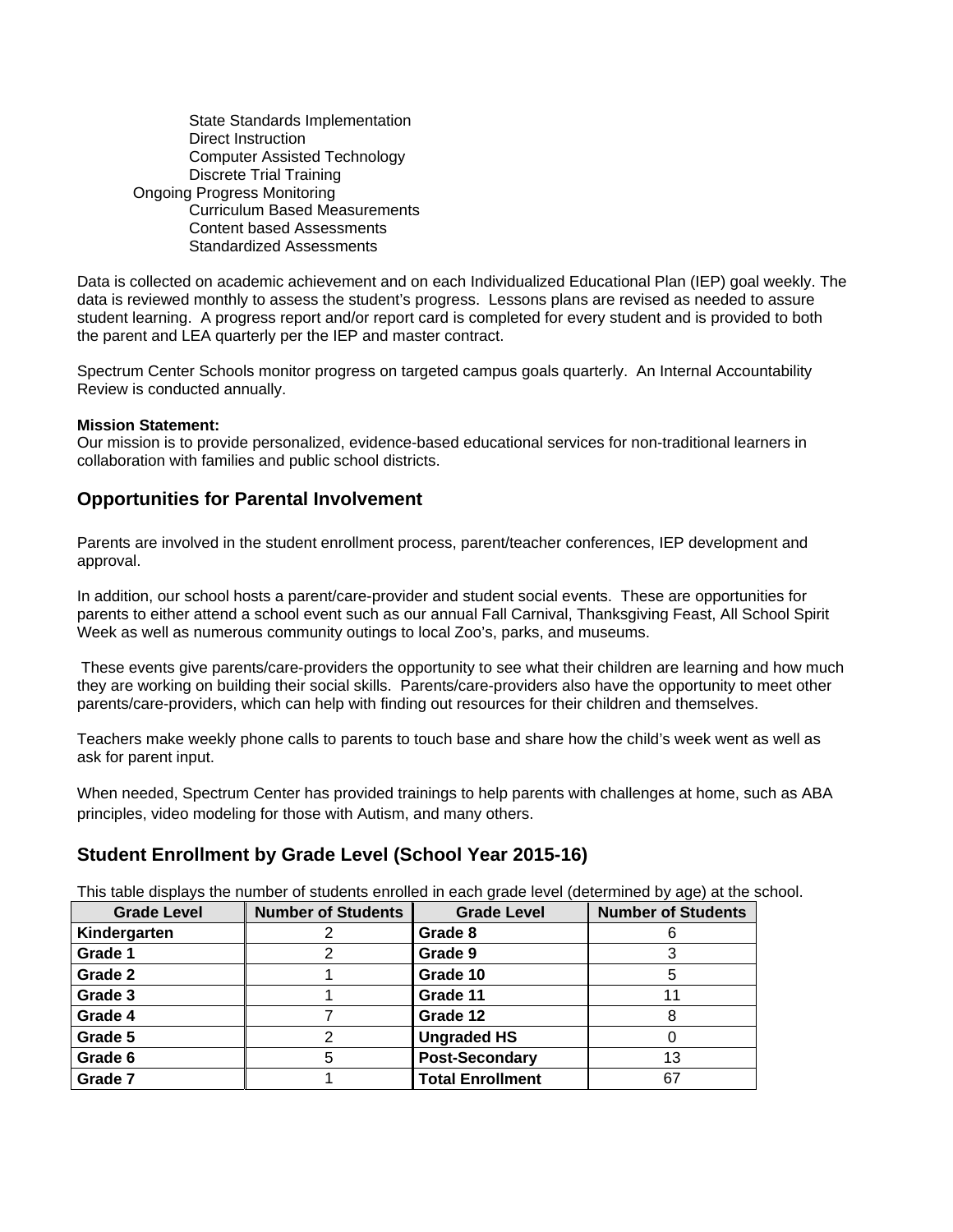### **Student Enrollment by Group –**





**Gender**







7% 31% 4% 37% 1% 14% 6% **Diversity**

■ American Indian or Alaska Native

- Asian
- **Black or African American**
- **Filipino**
- **Hispanic or Latino**
- Native Hawaiian or Pacific Islander
- Two or More Races
- **White**
- **Foster**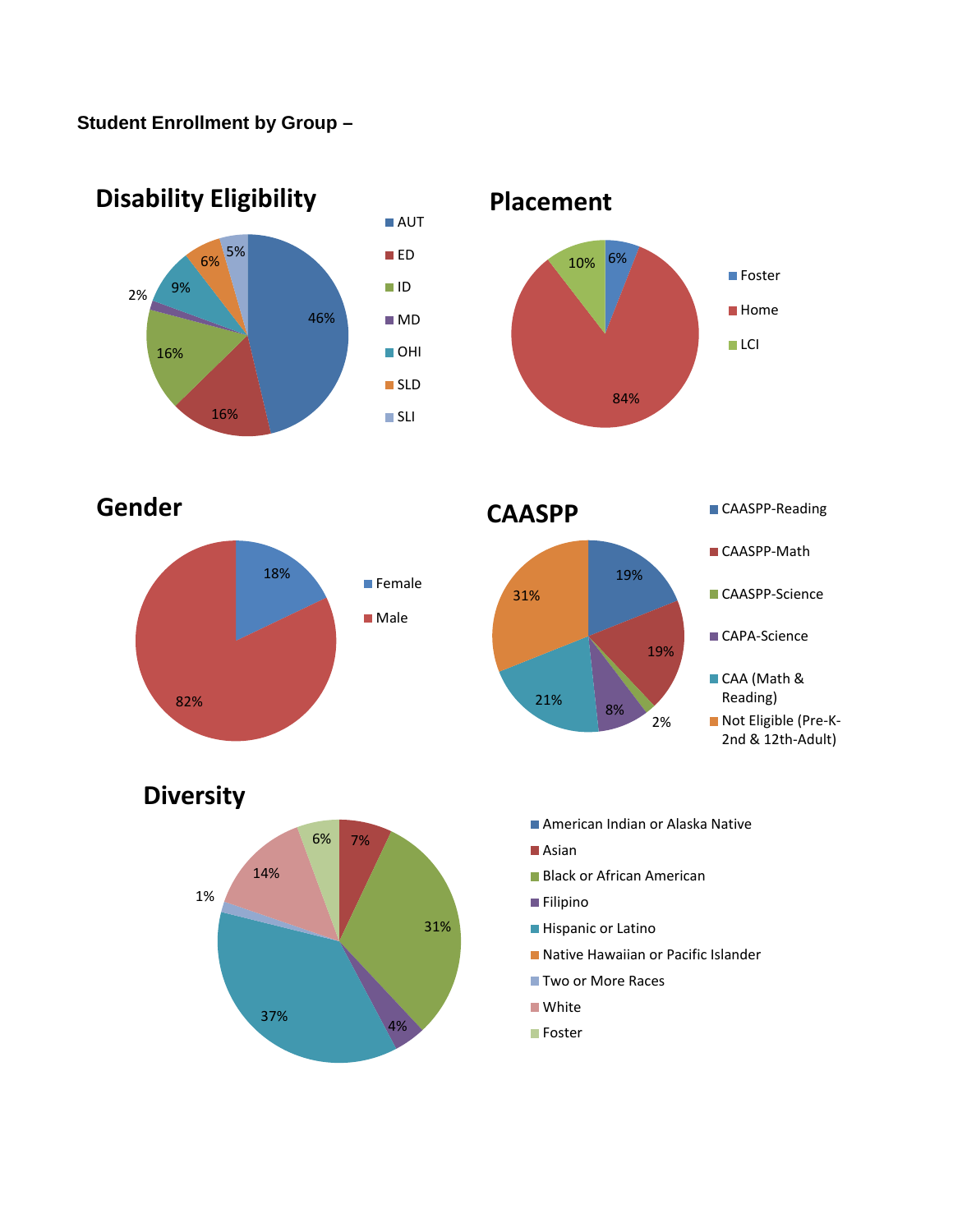#### **Average Class Size**

Our model is to provide small classroom sizes. Due to this, our classrooms can be anywhere from 6 to 14 students in a classroom. Students are in classrooms according to age and function level. In the 2015-16 school year, the Tara Hills Campus served an average of 11 students per classroom in 4 classrooms.

## **III. School Climate**

### **School Safety Plan (School Year 2015-16)**

All staff receive required trainings including, but not limited to: 1<sup>st</sup> Aide/CPR, Hughes Bill, incident report writing, emergency preparedness, blood borne pathogens, student supervision, safety in the work place, sexual harassment, abuse reporting and universal precautions.

The campus has a safety team which meets regularly. The safety team is responsible for monitoring monthly classroom safety and risk abatement checklist, maintaining adequate first aide and blood borne pathogen supplies and reviewing safety incidents as needed. Morning sweeps of the grounds are conducted to insure the campus is secure and free from dangerous debris.

Emergency preparedness includes monthly fire drills, earthquake drills, monthly OSHA building checks, an annual fire inspection and an annual disaster drill which includes earthquake preparedness, shelter in place, violent intruder protection and an annual exposure control plan.

#### **Suspensions and Expulsions**

| Rate               | <b>School</b> |         |         |  |
|--------------------|---------------|---------|---------|--|
|                    | 2013-14       | 2014-15 | 2015-16 |  |
| <b>Suspensions</b> |               |         |         |  |
| <b>Expulsions</b>  |               |         |         |  |

### **IV. School Facilities**

#### **School Facility Conditions and Improvement Plan (School Year 2016-17)**

#### **Age of School Buildings:**

The Spectrum Center Tara Hills Campus is located in an renovated strip shopping mall on the corner of Tara Hills Drive and San Pablo Avenue. The school moved from its previous location in Rodeo to San Pablo in 1999. The school area of the building has 10 classrooms, a teacher/staff resource room, a gymnasium (multi-purpose room), a game room, a sensory (Explorazone) room, a student store, a computer lab, 2 kitchens, a nurse's station, a laundry, a shower room, and administrative offices.

#### **Maintenance and Repair:**

The Administrative Coordinator is responsible for all campus repairs and coordinates with the Maintenance Specialist to ensure repairs are completed. Our parking lot was resurfaced this year and in a continual improvement plan, we are repainting hallways and classrooms during school closures which will be completed in 2011. The head of the safety team coordinates with the custodian to insure that campus sweeps are conducted which consist of physically walking the campus to be sure the campus is free from dangerous debris.

#### **Cleaning Process and Schedule:**

Tara Hills uses a cleaning service company for daily cleaning of the campus.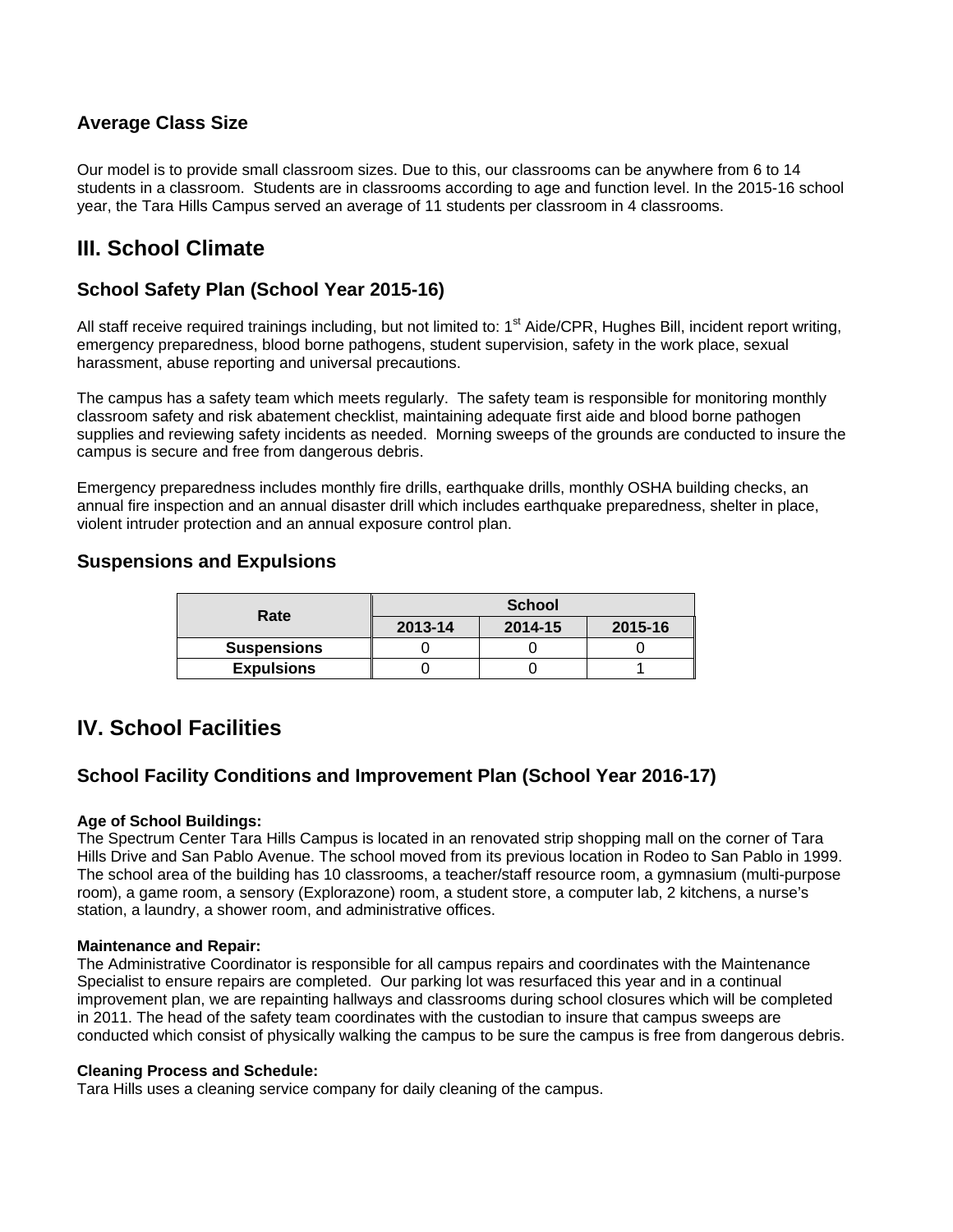#### **Modernizing or New School Construction Projects:**

The campus administrative and safety team develop annual goals for continual improvement projects which include but are not limited to the physical environment.

|                                                                                  | <u>ochool Fachity Oboa Repair Olatus (Ochool Tear Zo Iv-Tri</u><br><b>Repair Status</b> |        |      |         | <b>Repair Needed and</b>                                                                                                                                                                                                                                  |  |
|----------------------------------------------------------------------------------|-----------------------------------------------------------------------------------------|--------|------|---------|-----------------------------------------------------------------------------------------------------------------------------------------------------------------------------------------------------------------------------------------------------------|--|
| <b>System Inspected</b>                                                          | <b>Exemplary</b>                                                                        | Good   | Fair | Poor    | <b>Action Taken or Planned</b>                                                                                                                                                                                                                            |  |
| Systems: Gas Leaks,<br>Mechanical/HVAC,<br>Sewer                                 |                                                                                         | X      |      |         |                                                                                                                                                                                                                                                           |  |
| <b>Interior: Interior</b><br><b>Surfaces</b>                                     |                                                                                         | X      |      |         |                                                                                                                                                                                                                                                           |  |
| <b>Cleanliness: Overall</b><br>Cleanliness, Pest/<br>Vermin Infestation          |                                                                                         | $\chi$ |      |         |                                                                                                                                                                                                                                                           |  |
| <b>Electrical: Electrical</b>                                                    |                                                                                         | X      |      |         |                                                                                                                                                                                                                                                           |  |
| <b>Restrooms/Fountains:</b><br>Restrooms, Sinks/<br>Fountains                    |                                                                                         | χ      |      |         |                                                                                                                                                                                                                                                           |  |
| Safety: Fire Safety,<br><b>Hazardous Materials</b>                               |                                                                                         | X      |      |         |                                                                                                                                                                                                                                                           |  |
| <b>Structural: Structural</b><br>Damage, Roofs                                   |                                                                                         |        |      | $\sf X$ | Roof leaks and water seeping in through<br>cracks in cement across multiple areas of<br>campus after heavy rains. Facilities team<br>has been notified and have contacted<br>foundation company and roofer to assess<br>repairs needed and gain estimates |  |
| <b>External:</b><br>Playground/School<br>Grounds, Windows/<br>Doors/Gates/Fences |                                                                                         |        |      | χ       | Playground needs to be resurfaced-we<br>have obtained estimates and waiting on<br>budget approval to make needed repairs                                                                                                                                  |  |
| <b>Overall Rating</b>                                                            |                                                                                         | Χ      |      |         |                                                                                                                                                                                                                                                           |  |

## **School Facility Good Repair Status (School Year 2016-17)**

## **V. Teachers-**

#### **Teacher Credentials**

| <b>Teachers</b>                                         | <b>School</b> |         |         |  |
|---------------------------------------------------------|---------------|---------|---------|--|
|                                                         | 2013-14       | 2014-15 | 2015-16 |  |
| Number of campus classrooms                             | 6             |         |         |  |
| Clear or Level 2                                        | 3             |         |         |  |
| <b>Preliminary or Level 1</b>                           | 5             |         |         |  |
| Intern or District Intern                               |               |         |         |  |
| <b>PIP/STSP</b>                                         |               |         |         |  |
| 30 Day Emergency Substitute Permit<br>(Classroom Aides) | 9             | 3       |         |  |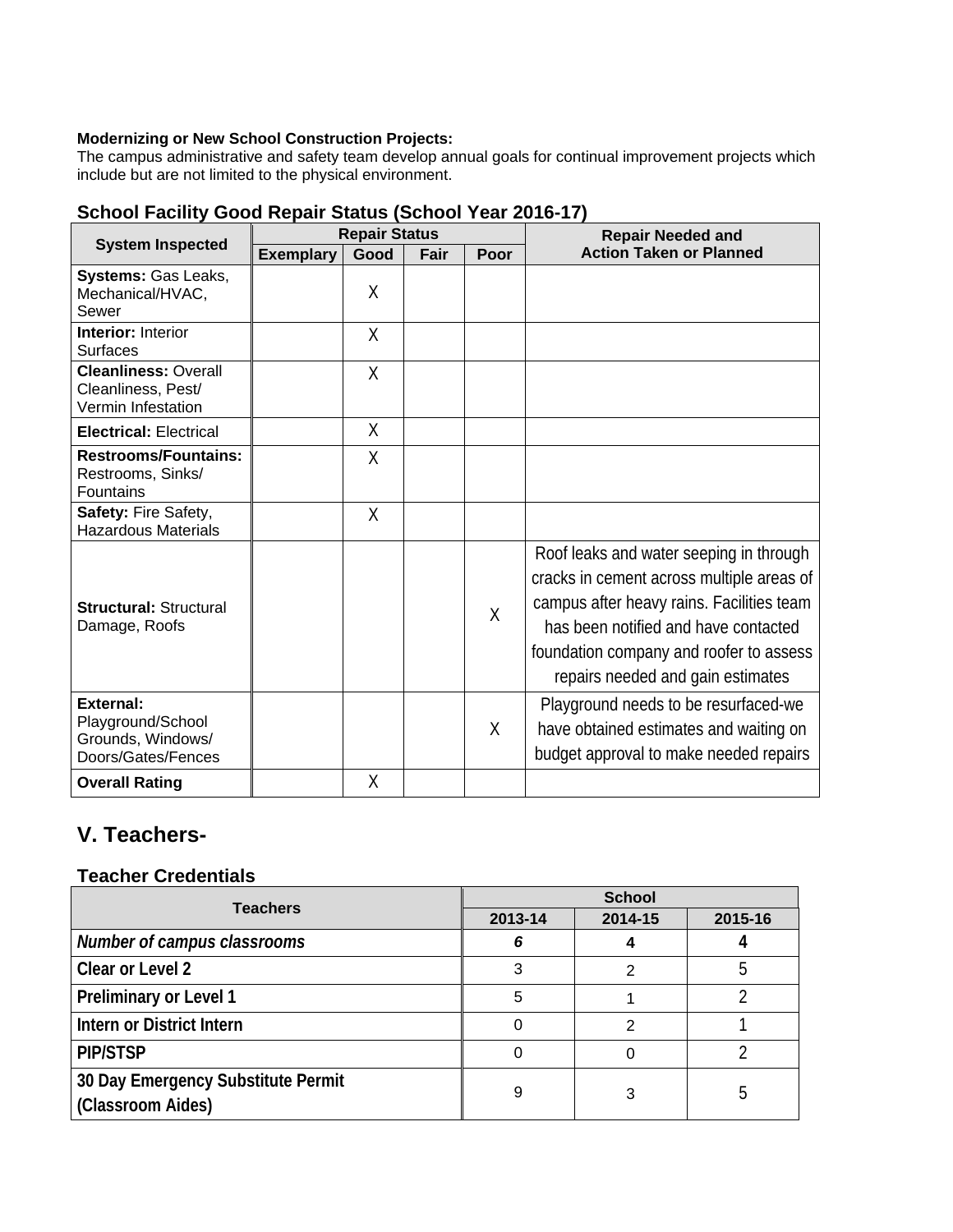## **VI. Support Staff**

### **Other Support Staff (School Year 2015-16)**

| <b>Title</b>                                    | Number of FTE<br><b>Assigned to School</b> |
|-------------------------------------------------|--------------------------------------------|
| <b>Senior Behavior Analyst</b>                  |                                            |
| <b>Curriculum and Instruction Specialist</b>    |                                            |
| <b>Education Coordinator</b>                    |                                            |
| Therapists                                      | .4                                         |
| Speech/Language/Hearing Specialist              | 2.5                                        |
| <b>Occupational Therapists</b>                  | 1.3                                        |
| <b>Adapted Physical Education</b>               | $\cdot$                                    |
| <b>Transportation Support</b>                   |                                            |
| <b>Behavioral/Instructional Classroom Aides</b> | 25                                         |

## **VII. Curriculum and Instructional Materials**

### **Instructional Materials (School Year 2016-17)**

Each student at CST and CMA level has a text book which matches the SBE or the local LEA's adapted text books in each academic area at his/her grade level. In addition Spectrum Center provides supplemental materials as appropriate to match the students' learning patterns.

| <b>Core Curriculum Area</b>       | <b>Quality, Currency,</b><br>and Availability of<br><b>Textbooks and</b><br><b>Instructional</b><br><b>Materials * Need to</b><br>import the campus'<br><b>Materials form</b> | <b>Percent of Pupils</b><br><b>Who Lack Their Own</b><br><b>Assigned Textbooks</b><br>and/or<br><b>Instructional</b><br><b>Materials</b> | <b>Most Recent SBE or</b><br><b>Local Governing</b><br><b>Agency Approved</b><br><b>Textbooks and</b><br><b>Instructional</b><br><b>Materials</b> |
|-----------------------------------|-------------------------------------------------------------------------------------------------------------------------------------------------------------------------------|------------------------------------------------------------------------------------------------------------------------------------------|---------------------------------------------------------------------------------------------------------------------------------------------------|
| <b>Reading/Language Arts</b>      |                                                                                                                                                                               | O%                                                                                                                                       | yes                                                                                                                                               |
| <b>Mathematics</b>                | $\star$                                                                                                                                                                       | $O\%$                                                                                                                                    | ves                                                                                                                                               |
| <b>Science</b>                    | $\star$                                                                                                                                                                       | $O\%$                                                                                                                                    | ves                                                                                                                                               |
| <b>History-Social Science</b>     | $\star$                                                                                                                                                                       | O%                                                                                                                                       | ves                                                                                                                                               |
| <b>Foreign Language</b>           | $\star$                                                                                                                                                                       | O%                                                                                                                                       | yes                                                                                                                                               |
| <b>Health</b>                     | $\star$                                                                                                                                                                       | $O\%$                                                                                                                                    | yes                                                                                                                                               |
| <b>Visual and Performing Arts</b> | $\star$                                                                                                                                                                       | O%                                                                                                                                       | yes                                                                                                                                               |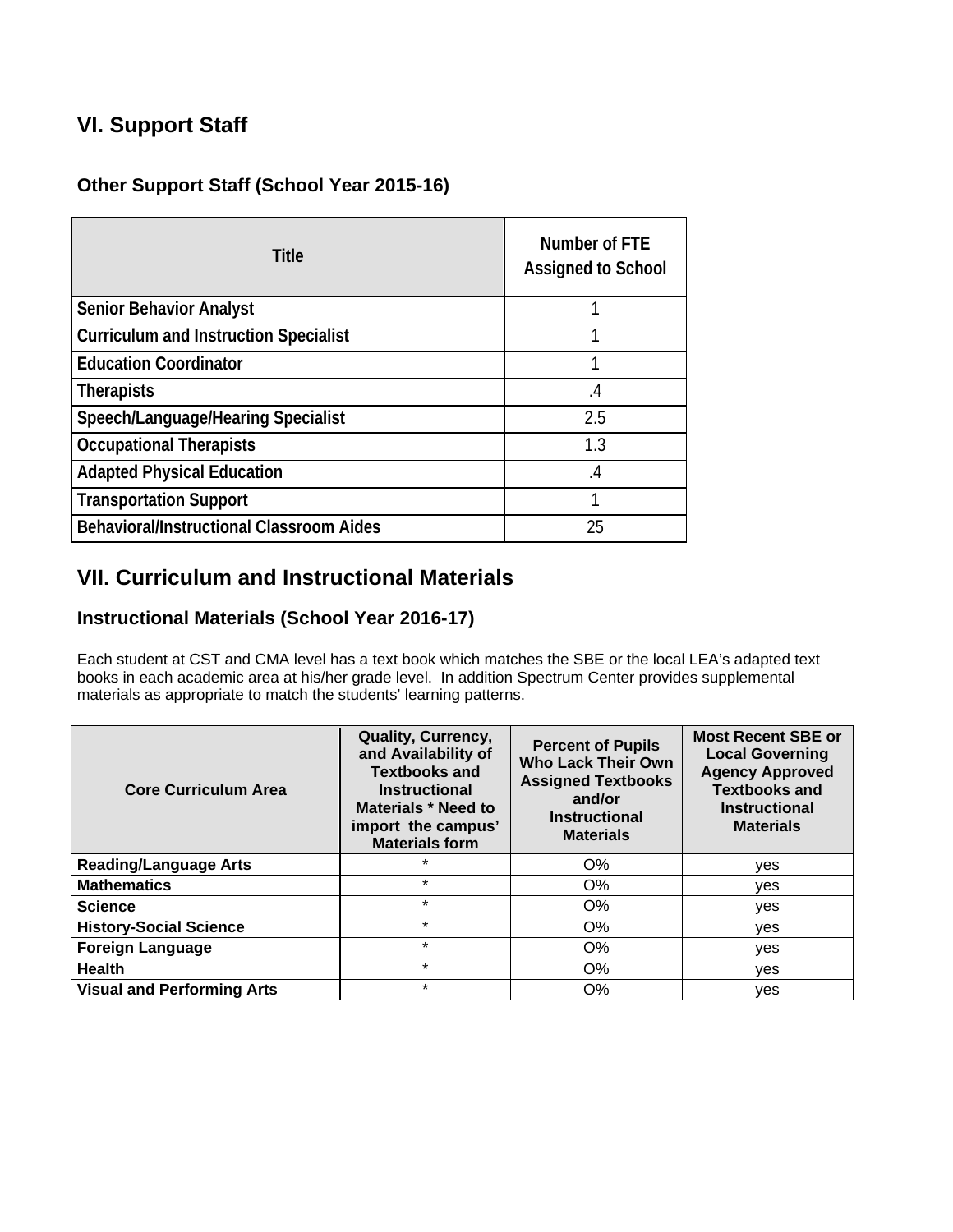#### **VIII. School Finances**

#### **Expenditures per Pupil (Fiscal Year 2015-16)**

| Total Dollars I | Dollars per student | <b>Average Teacher Salary</b> |
|-----------------|---------------------|-------------------------------|
| \$2.751.597     | . 62.230 ه          | \$63,079                      |

#### **Types of Services Provided**

Spectrum Center Schools work cooperatively with local school districts to develop a customized curriculum for each student based on the student's Individual Education Program (IEP), abilities, interests and goals. Spectrum Center Schools meet state education standards and are based on the principals of Applied Behavior Analysis (ABA). ABA is a discipline devoted to the understanding and improvement of human behavior. Spectrum's ABA curriculum includes specific strategies for preventing behaviors of concern, teaching alternative appropriate behavior, teaching self-control strategies, improving learning skills and responding to behaviors of concern in a safe and respectful manner.

Spectrum Center Schools serve students with emotional disturbance or developmental disabilities who benefit from a consistent and structured program, with an emphasis on a successful transition to a less restrictive environment. The students receive individualized instruction in academic, social and behavioral skills, including independent living and vocational skills in a low student to instructor ratio.

Spectrum Center Schools also serve students with autism, who receive a continuum of specialized education services in dedicated classrooms. Applied Behavior Analysis is the foundation of Spectrum's approach to teaching children with autism in an environment that is predictable, consistent, structured and positive. Spectrum's curriculum for students with autism in highly structured involves repeated presentation of instruction and focuses on communication, behavior, social and academic skills in a low student to instructor ratio.

Related services provided at by Spectrum Center per the student Individual Education Program include counseling, Speech and Language Therapy, Occupational Therapy, Adapted Physical Education, Augmentative Communication, and Assistive Technology.

| Category                        | <b>Spectrum Schools</b><br><b>Amount</b> | <b>State Average</b><br>(ADA < 1,500) |  |  |
|---------------------------------|------------------------------------------|---------------------------------------|--|--|
| <b>Beginning Teacher Salary</b> | \$51,000                                 | \$38,592                              |  |  |
| <b>Mid-Range Teacher Salary</b> | \$62,650                                 | \$55,764                              |  |  |
| <b>Highest Teacher Salary</b>   | \$76,350                                 | \$72,219                              |  |  |
| <b>Average Teacher Salary</b>   | \$63,079                                 | \$90,207                              |  |  |
| <b>Average Director Salary</b>  | \$84,934                                 | \$116,768                             |  |  |

#### **Teacher and Administrative Salaries (Fiscal Year 2015-16)**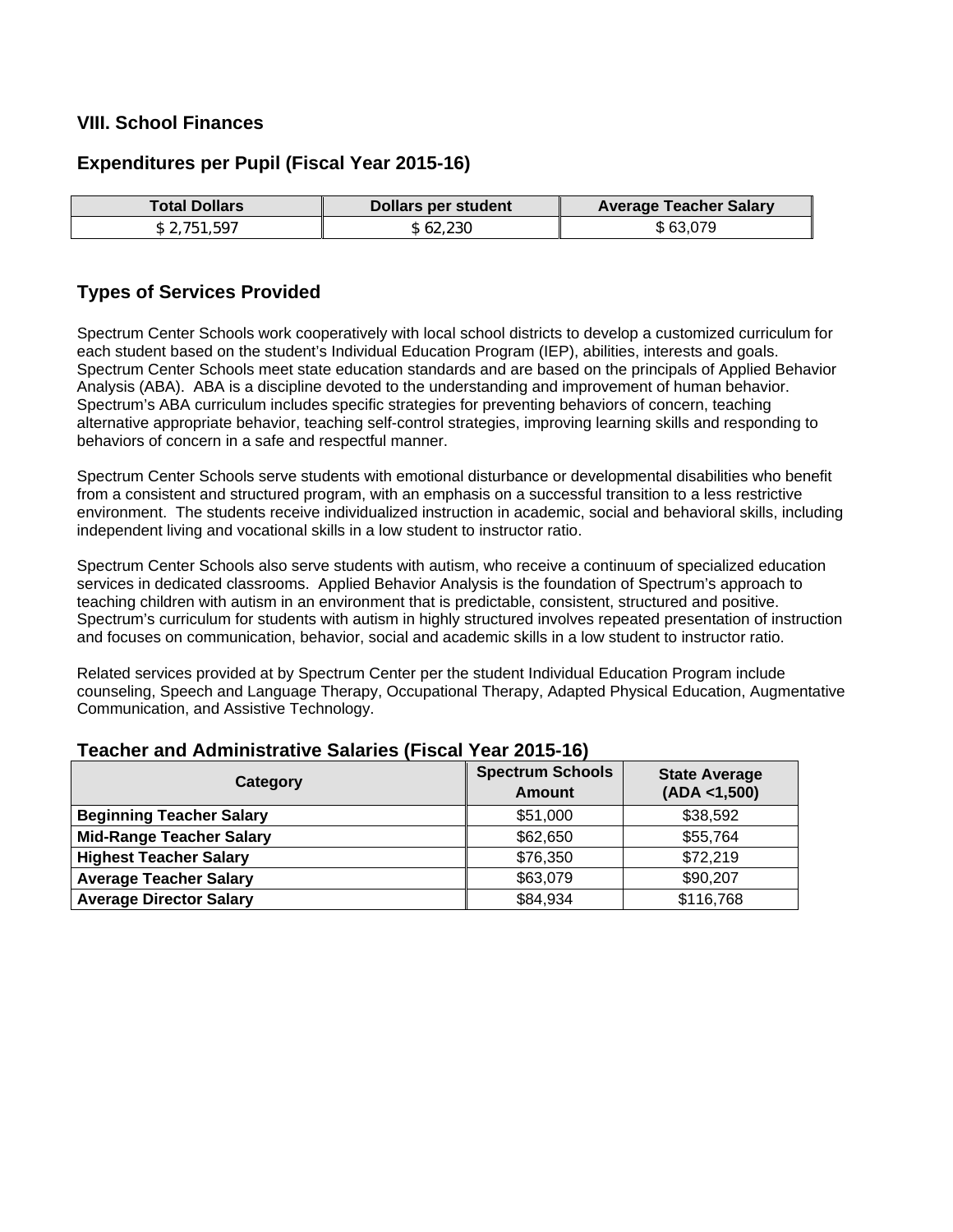#### **IX. Student Performance**

### **Standardized Testing and Reporting**

Our goal is to help students earn required credits and acquire necessary skills for success — now and in the future The Student Growth Percentile (SGP) reports student progress compared to millions of academic peers in general and special education nationwide. The typical SGP score is at least 35 for math and reading.

Spectrum Center students were on average five grade levels behind in reading and math at time of entry**.**



### **Other Student Outcome Data**

Spectrum Center ensures students make progress on their Individualized Education Program (IEP) goals. The graph below shows the percentage of IEP goal progress for students in each of our learning environments.

### **2015‐16 Improving Individual Goals**



## **X. Accountability**

### **California Department of Education Certification (CDE)**

The Spectrum Center Schools are all certified by the California Department of Education.

### **Schools Commission of the Western Association of Schools and Colleges Accreditation (WASC)**

The Spectrum Center Schools are all fully accredited by the Schools Commission of the Western Association of Schools and Colleges.

### **Academic Performance Index (API)**

The API is not applicable to Non Public Schools.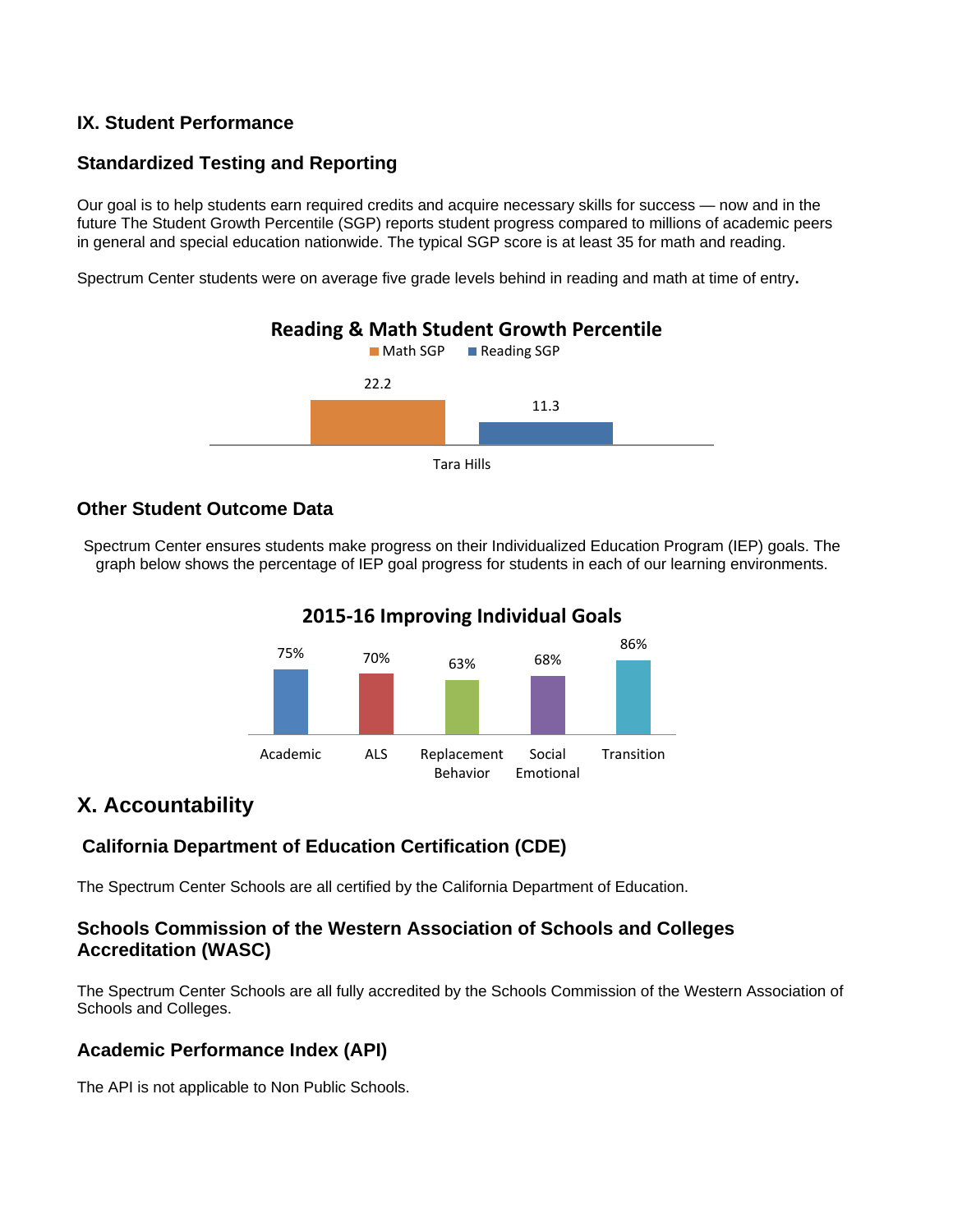### **XI. Postsecondary Preparation**

#### **WorkAbility I**

Spectrum Center is a state-approved WorkAbility I Program (WAI) site. WorkAbility I is a California transition program and is funded and administered by the Special Education Division of the California Department of Education. The WorkAbility I Program provides resources for transition services with a primary focus on comprehensive pre-employment, work site training, and employment, along with follow-up services for youth in special education.

Spectrum's WAI program goal is to provide students with the skills necessary to maximize the level of independence and productivity in their lives, assisting them into a quality adult life.

The State WAI model requires service delivery, data collection, documentation, and reporting in line with WAI's Array of Services. The WAI Array includes, but is not limited to, career awareness and exploration, career counseling, vocational assessments, pre-employment activities that promote employment readiness, job search skills, and job retention, work training, and follow-up services. Spectrum's WAI Program strives to include as many elements of these services as "best practices", based on individual student's skills, abilities, and interests.

Spectrum's WAI program offers pre-vocational / vocational training, and pre-employment and career planning services for students 14-22 aligned as much as possible with each student's Individual Education Plans (IEP). As mandated in the IDEA 2004, and by the age of 16, transition planning, post-secondary goals, and individualized transition services will be addressed simultaneously with the development of the student's annual IEP goals. The Individual Transition Plan (ITP) is based on age-appropriate transition assessments. Measurable post-secondary goals are developed based on students' individual long-term objectives, interests, and preferences, and may include paid work training and other employment-related services. The development and practice of independent living skills are also a part of the long-term goals.

Pre-vocational and vocational training prepares students for future WAI subsidized or direct hire work training and employment opportunities, and includes, but is not limited to, pre-vocational/vocational tasks, mobility training, self-care, training in tolerance with time on task, work maturity standards and values, and the development of effective communication skills. The program features a strong community-based component. Research has shown that it is most productive for our students to learn skills in the natural environment where they will be later expected to demonstrate the skills. In this way, generalization is enhanced and independence maximized.



#### **Completion of High School Graduation Requirements**

Data is not shown when the number of students with data is ten or less to protect student privacy.